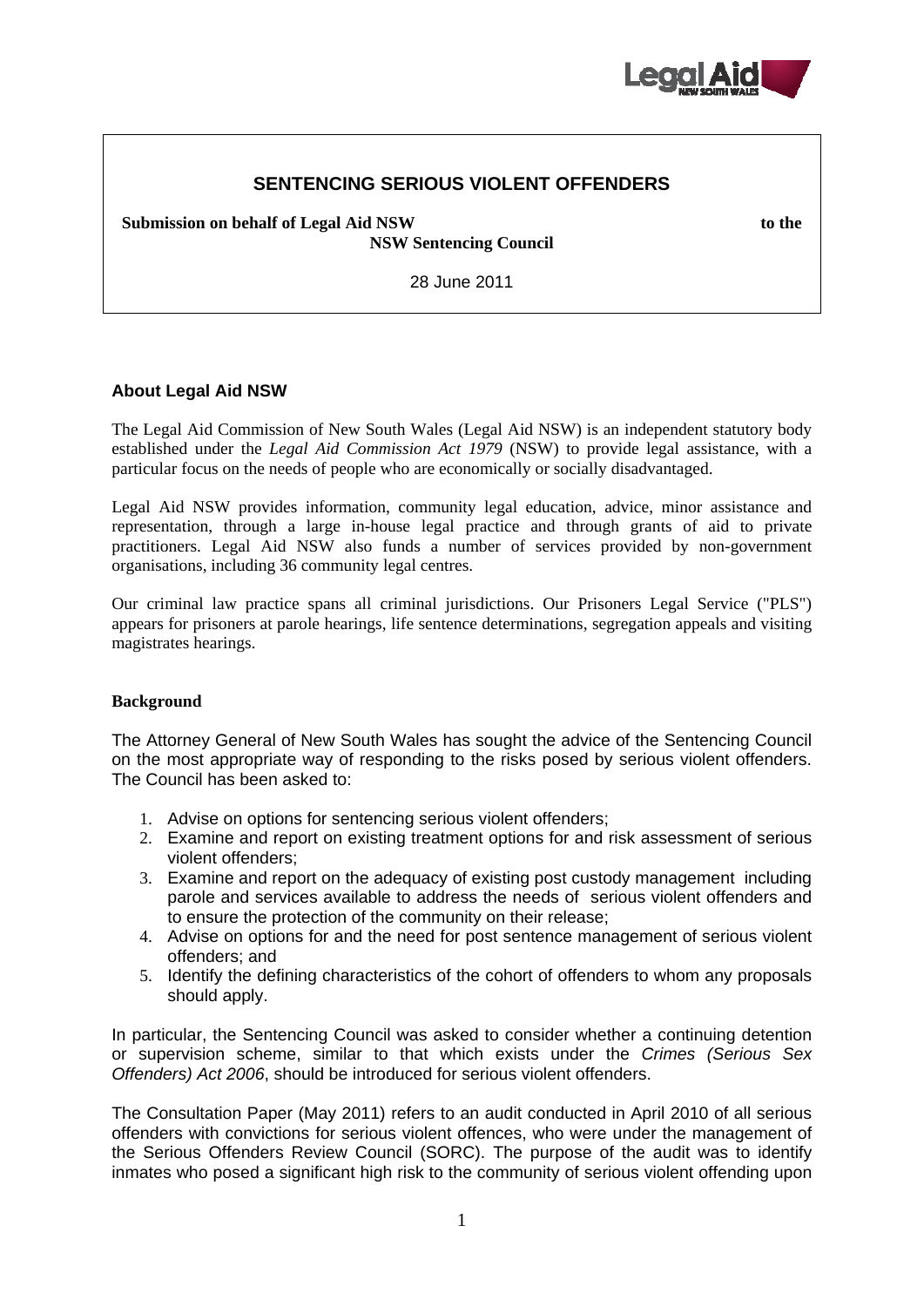

the expiration of their sentence. The term 'serious offender' is defined in section 3 of the *Crimes (Administration of Sentences) Act – briefly, it is anyone serving a life sentence, a* sentence for murder or an offender who will not become eligible for parole until served 12 years. The audit identified 14 inmates (from 750 serious offenders) who met the criteria.

The responses from Legal Aid NSW are set out below.

## **Responses to Consultation**

## **Extending sentencing options to include indefinite sentences, disproportionate sentences, habitual offender declarations**

It is a fundamental principle of sentencing that a sentence must reflect the objective seriousness of the offence and it must be proportionate to the circumstances of the offender and the offence. The High Court in *Veen's* case confirmed that purely preventative detention is impermissible.

It is not necessary to provide for indefinite or disproportionate sentences or provide for an extended sentence because a person is a habitual offender. Any aggravating factors arising from the facts of the offence (including the fact that it is a repeat offence or was committed while the offender was on bail or parole) are matters which are and have always been taken into account at sentencing.

There does not need to be a scheme whereby the sentence is extended from what otherwise would have been the appropriate sentence. It is submitted that to do so would be contrary to long-established sentencing principles and would erode the sentencing judge's discretion to impose an appropriate sentence in each individual case.

# **Whether the VOTP Program and parole can provide an effective mechanism for managing serious violent offenders**

The Prisoners Legal Service (PLS) appears regularly for inmates in hearings for parole and revocation of parole before the State Parole Authority (SPA). The solicitors in the PLS confirm the comments in paragraph 3.45 of the Consultation Paper, namely, that offenders who are assessed as continuing to present a high risk of violent reoffending are unlikely to be granted parole.

In cases of male violent offenders, the SPA usually will not grant parole unless the offender has satisfactorily completed the intensive Violent Offenders Therapeutic Program (VOTP). Following completion of the program there is also a period of follow-up called 'maintenance' which is done while in custody or as part of parole supervision.

The VOTP program appears to be beneficial in reducing reoffending. There is no VOTP program available for female offenders.

Difficulties can arise when an offender is assessed as ineligible for VOTP or does not have the required security classification and/or gaol location to access the program. In relation to the former, there are strict eligibility criteria including that the offender must have a history of committing one or more violent offences.

The solicitors in the PLS have noted cases where a person serving a sentence for a violent murder is ineligible because there is no history of violence. It is submitted that perhaps the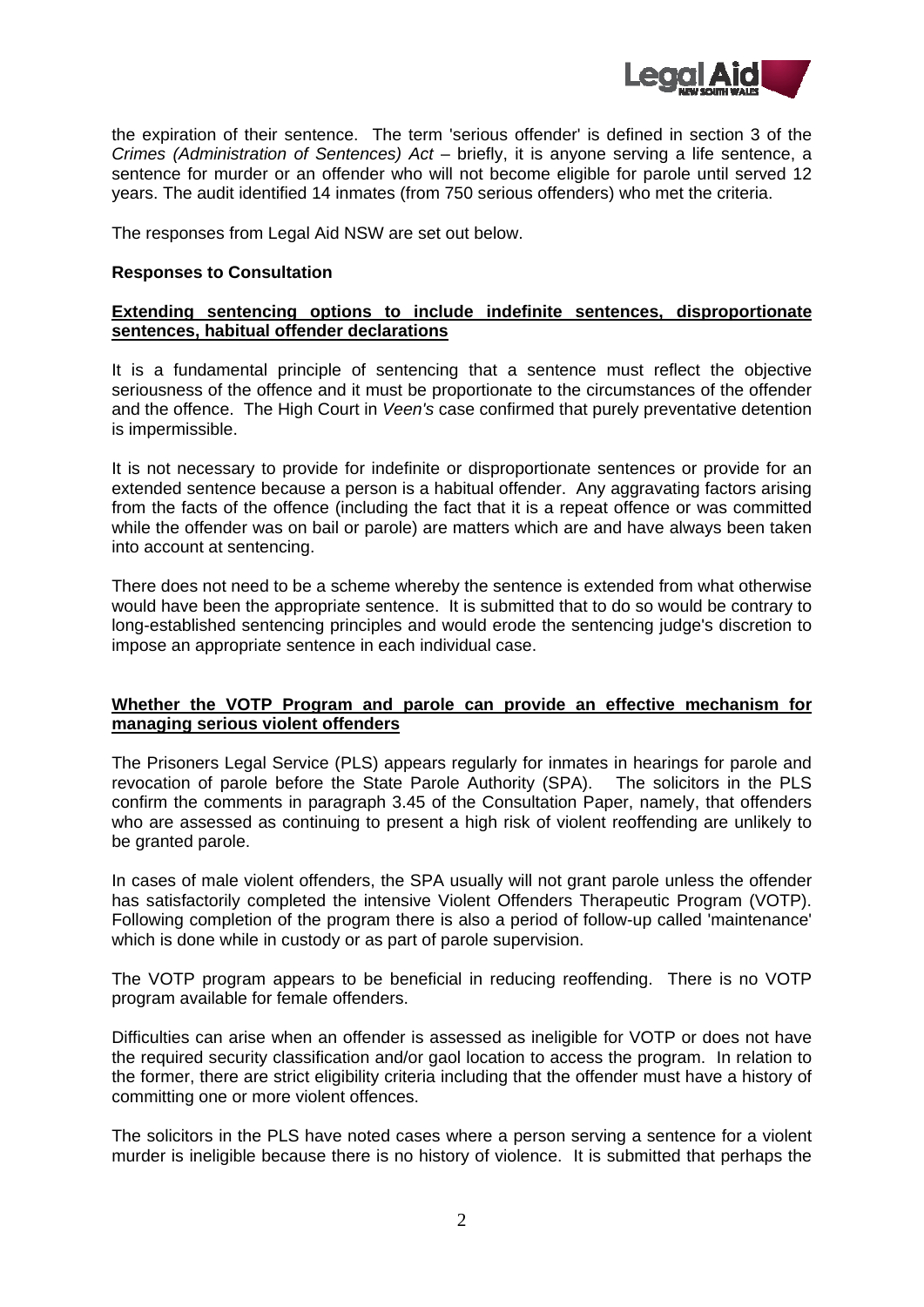

VOTP should be made available in all cases of extreme violence, regardless of whether or not there is a history of violence.

In relation to accessing the program, the SORC's statutory role, inter alia, is to make recommendations to the Commissioner about a serious offender's security classification and gaol placement. In some cases, the SORC may need to be more proactive in recommending a classification and placement that would facilitate a prisoner's attendance at the VOTP.

Difficulties certainly arise when an otherwise eligible offender refuses to do the program. Fortunately, such a situation does not arise often. These offenders are most likely the ones who would be targeted by a continuing detention or supervision scheme. It should be made very clear to these offenders by the SORC that the prospects of obtaining parole are virtually nil unless they complete the VOTP.

Nevertheless, in such cases, provided there is no recent history of violence in custody, the offender should be released on parole in the final one to two years of their sentence. This would provide monitoring by Probation and Parole and allow appropriate counselling and referrals. It is far better and safer to release a person on parole supervision, albeit relatively short, than to insist that the offender serve the full sentence and then be released without parole supervision.

In our view, the completion of the VOTP program in custody and release on parole supervision work very well together and provide an effective mechanism to reintegrate these offenders into the community.

#### **Community Compliance and Monitoring Groups**

The recent introduction of more intensive supervision on parole by the Community Compliance and Monitoring Groups (CCMGs) with electronic monitoring may be considered beneficial. Comments received by PLS solicitors from parolees indicate, however, that the regime goes beyond being intensive supervision. It has been commented that the CCMG is very dictatorial and its unflinching insistence on offenders submitting schedules of their daily movements weeks in advance and not allowing a detour from this, is causing stress and anxiety to some parolees.

Intensive supervision should be reasonable and appropriate. 'Heavy' supervision and unnecessary imposition of rules would in practice be counterproductive and have the unintended effect of leading to breaches of parole supervision resulting in parole being revoked.

## **Whether there are sufficient violent offenders to justify the imposition of a specific regime**

The Consultation Paper refers to an audit done in April 2010 of all serious offenders under the management of SORC, to identify inmates who posed a significant high risk to the community of serious violent offending upon the expiration of their sentence. The audit identified 14 inmates (from 750 'serious offenders') who met the criteria.

Therefore the audit identified 14 inmates from a group of 750 serious offenders out of a total prison population of close to 10,500 persons. It is considered that this is far too small a number of offenders to justify the cost and resources of setting up a specific regime to deal with them.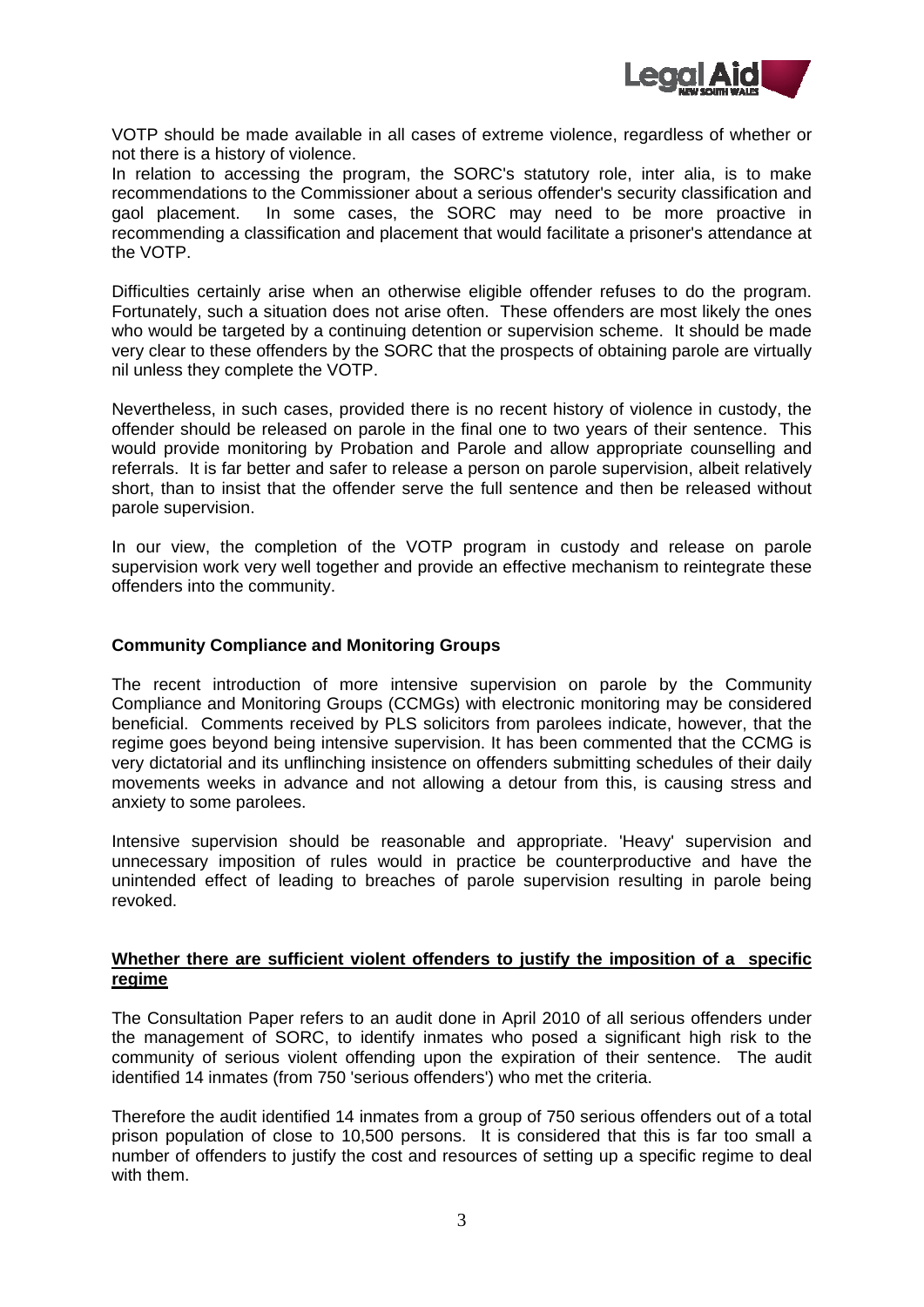

In addition, it is considered that risk assessment is far from an exact science. Assuming that some offenders will reoffend, the 'law of averages' dictates that not all of the 14 would reoffend and that, at highest, fifty percent might – reducing the target group to 7 offenders.

Further, paragraph 2.3 of the Consultation Paper refers to the group of 14 being 'disparate' and lacking a number of common factors that are present within the cohort of serious sex offenders; this would seem to make it more difficult to mandate what would be an appropriate way of managing the risk in the community and predicting exactly what type of offence is being prevented. This difficulty is compounded by the fact that serious violent offenders present with a range of complex needs (paragraph 2.13).

Therefore it is submitted that the very small size of the group and its disparate nature indicate that the imposition of a specific scheme is not justifiable.

## **Should a form of preventative detention for serious violent offenders be adopted in NSW**

Establishing a scheme of continuing detention or supervision is contrary to well established principles of sentencing law. A person should not be detained for crimes that he or she might commit. There is no justification to extend the scheme under the *Crimes (Serious Sex Offenders) Act 2006*, to serious violent offenders, particularly when the identified group is so small and disparate (as noted above).

Therefore it is submitted that a scheme of preventative detention for serious violent offenders not be adopted in NSW.

However, if such a scheme is to be introduced, it is proposed that the offender should be granted parole for the last 12 months of his or her original sentence, on the condition that if parole is breached and revoked, an application will then be made for their continuing detention or supervision. This would not undermine the integrity of the original sentence imposed and would also give the offender the opportunity and incentive to demonstrate compliance with parole conditions and ability to adapt to normal lawful community life.

### **Financial implications**

It is also submitted that there may be some financial and resource implications for Legal Aid NSW, which would be expected to fund legal representation for the respondents to any such applications. Although the number of such applications is likely to be small, the cumulative effect of such changes to the law can have a significant impact on the sustainability of the funding base of Legal Aid NSW.

### **Conclusion**

Thank you for the opportunity to provide comments on the Consultation Paper. Should you have any queries in relation to any aspect of this submission, please contact Will Hutchins, Senior Solicitor, Prisoners Legal Service at William.Hutchins@legalaid.nsw.gov.au or Lalitha Raman, Solicitor, Legal Policy Branch at Lalitha.Raman@legalaid.nsw.gov.au.